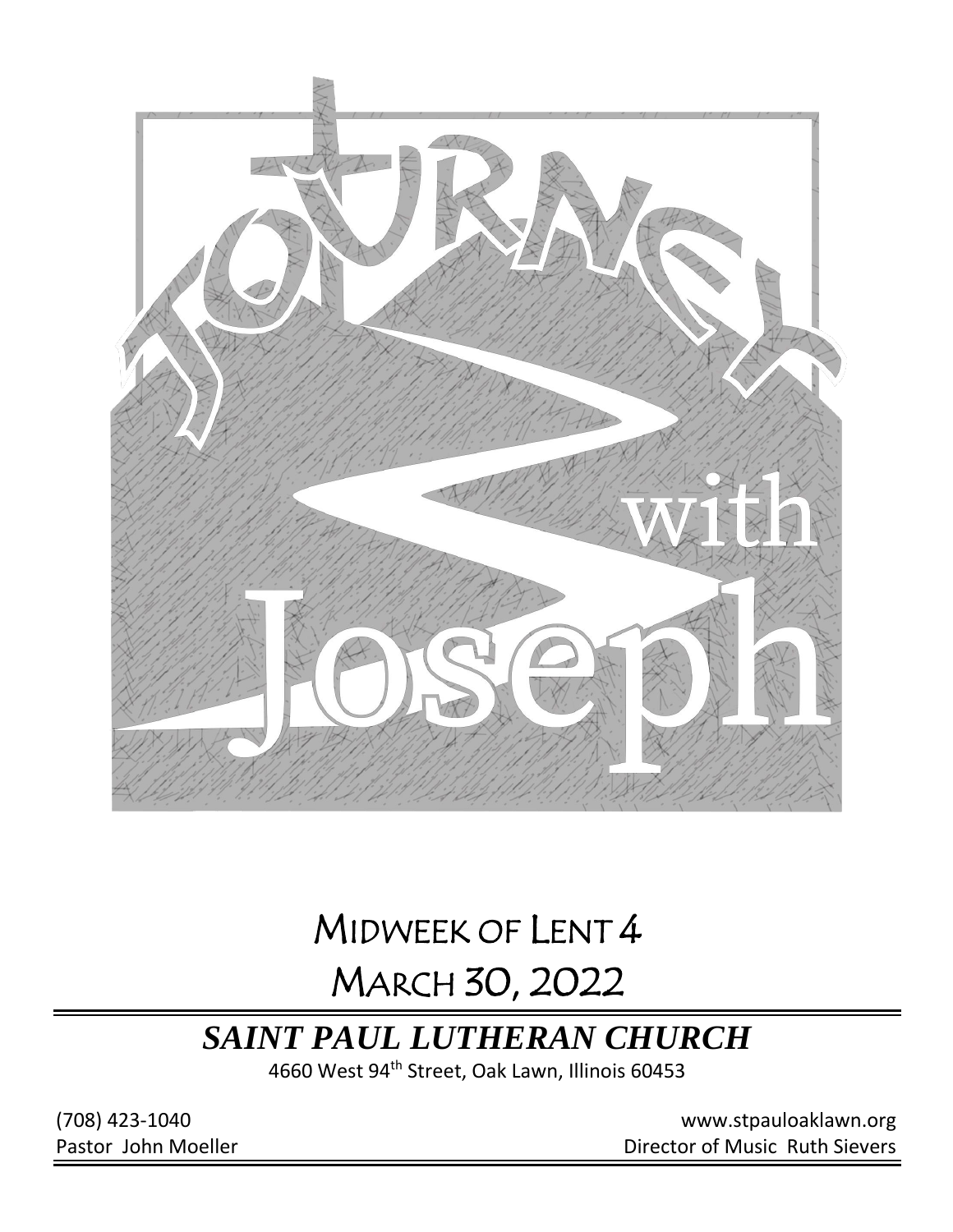## MIDWEEK OF LENT 4

A guilty, heavy conscience can wreak havoc on a person and on a soul. As King David was inspired to write in a psalm, hearkening back to his time of sinful indiscretions bottled up inside, he says, "When I kept silent, my bones wasted away through my groaning all day long" (Psalm 32:3). It is what a guilty, unclean conscience can do. One can only imagine the state of most of Joseph's brothers, who for nearly twenty years kept to themselves the treatment of their brother and the secrets and lies kept from their father, Jacob. Through this Genesis account and throughout Scripture, we are reminded again what can cleanse a conscience and give peace to a soul. Through repentance, confession, forgiveness, and the grace of God, we are affirmed through Christ's sacrifice on the cross, and a clean conscience and new life is had.

| <b>Opening Hymn</b>                    | "Not All the Blood of Beasts"         | #431 |  |  |
|----------------------------------------|---------------------------------------|------|--|--|
| Not all the blood of beasts            | While as a penitent I stand,          |      |  |  |
| On Jewish altars slain                 | And there confess my sin.             |      |  |  |
| Could give the guilty conscience peace |                                       |      |  |  |
| Or wash away the stain.                | My soul looks back to see<br>4        |      |  |  |
|                                        | The burden Thou didst bear            |      |  |  |
| But Christ, the heav'nly Lamb,<br>2    | When hanging on the cursed tree;      |      |  |  |
| Takes all our sins away;               | I know my guilt was there.            |      |  |  |
| A sacrifice of nobler name             |                                       |      |  |  |
| And richer blood than they.            | 5<br>Believing, we rejoice            |      |  |  |
|                                        | To see the curse remove;              |      |  |  |
| 3<br>My faith would lay its hand       | We bless the Lamb with cheerful voice |      |  |  |
| On that dear head of Thine,            | And sing His bleeding love.           |      |  |  |
|                                        | Text: Isaac Watts, 1674–1748, alt.    |      |  |  |
|                                        | Text: Public domain                   |      |  |  |

#### *Stand*

**Invocation**

- **P** In the name of the Father and of the  $\pm$  Son and of the Holy Spirit.
- C **Amen.**

#### **Opening Sentences** *Psalm 51:1–9*

- $\mathbf{P}$  In this Lenten season, we continue our journey with Joseph
- C **and come to the cross of Christ on Calvary.**
- $\mathbf{P}$  Joseph's journey came full circle when his brothers journeyed to Egypt in need of food as a famine struck the land. With their sinful actions from decades prior left unresolved, they and their consciences bowed down before their brother Joseph. We, too, know what a guilty conscience feels like, yet we also are given the knowledge of where to bring our sin and shame. We respond with the psalmist: Have mercy on me, O God, according to Your steadfast love; according to Your abundant mercy blot out my transgressions.
- C **Wash me thoroughly from my iniquity, and cleanse me from my sin!**
- $\left[ \mathbf{P} \right]$  For I know my transgressions, and my sin is ever before me.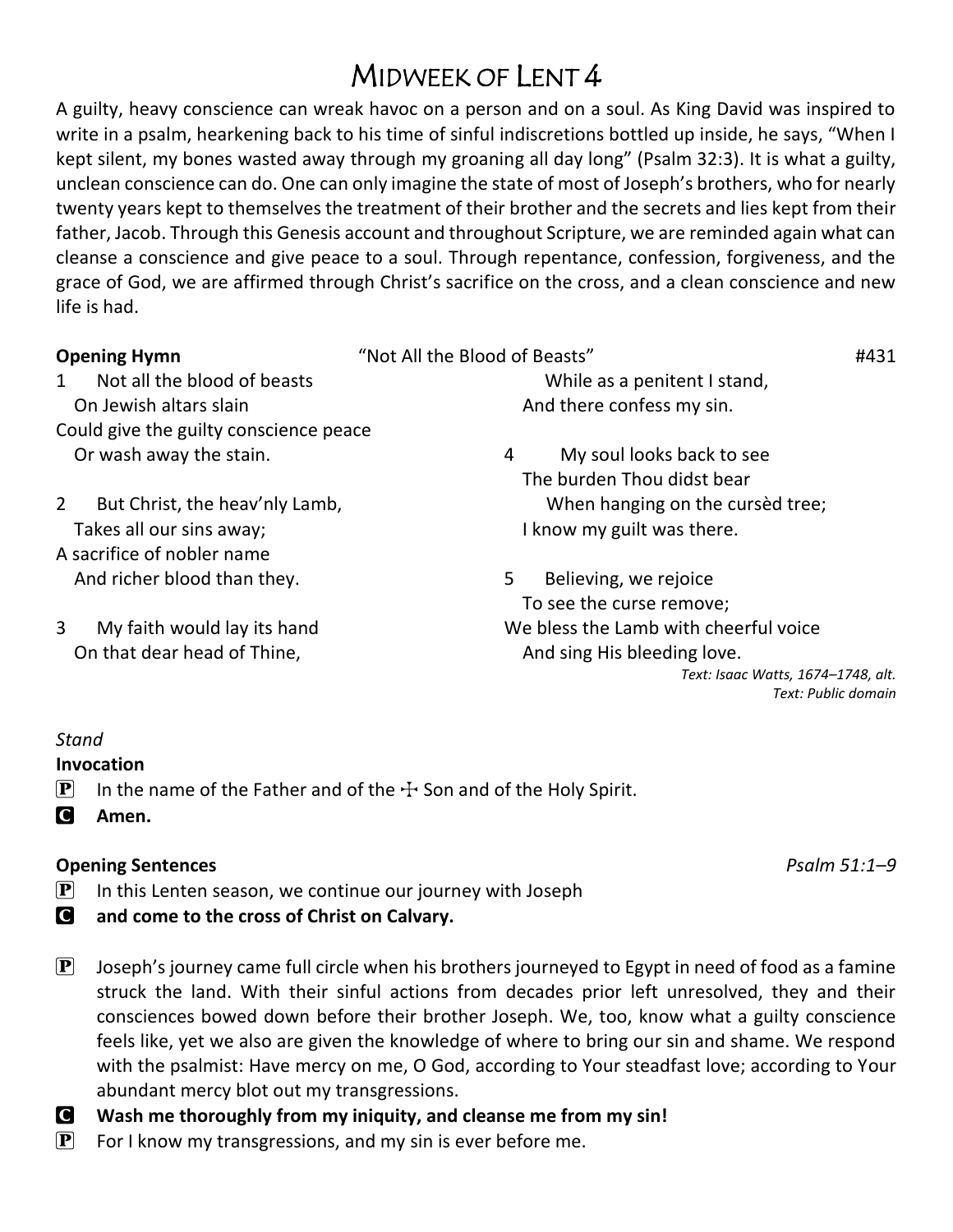- C **Against You, You only, have I sinned and done what is evil in Your sight, so that You may be justified in Your words and blameless in Your judgment.**
- **P** Behold, I was brought forth in iniquity, and in sin did my mother conceive me.
- C **Behold, You delight in truth in the inward being, and You teach me wisdom in the secret heart.**
- **P** Purge me with hyssop, and I shall be clean; wash me, and I shall be whiter than snow.
- C **Let me hear joy and gladness; let the bones that You have broken rejoice.**
- $\mathbf{P}$  Hide Your face from my sins, and blot out all my iniquities.

#### **Confession and Absolution** *1 John 1:8–9*

- $\mathbf{P}$  If we say we have no sin, we deceive ourselves, and the truth is not in us.
- C **But if we confess our sins, God, who is faithful and just, will forgive our sins and cleanse us from all unrighteousness.**
- **P** That we may have a conscience at peace, let us then confess our sins to God our Father.
- C **Most merciful God, we confess that we are by nature sinful and unclean. We have sinned against You in thought, word, and deed, by what we have done and by what we have left undone. We have not loved You with our whole heart; we have not loved our neighbors as ourselves. We justly deserve Your present and eternal punishment. For the sake of Your Son, Jesus Christ, have mercy on us. Forgive us, renew us, and lead us, so that we may delight in Your will and walk in Your ways to the glory of Your holy name.**
- $\mathbf{P}$  In the mercy of almighty God, Jesus Christ was given to die for us, and for His sake God forgives us all our sins. To those who believe in Jesus Christ He gives the power to become the children of God and bestows on them the Holy Spirit. May the Lord, who has begun this good work in us, bring it to completion in the day of our Lord Jesus Christ.
- C **Amen.**

## + WORD +

#### **Prayer of the Day**

- $\left| \mathbf{P} \right|$  The Lord be with you.
- C **And also with you.**
- **P** Let us pray. Lord Jesus Christ, as we journey with Joseph in this Lenten season, we, like his brothers, carry consciences that are heavy and burdened by our sins. At Your invitation and command, we know we can bring all our faults and failings before You and be assured of Your grace and forgiveness through Your completed work as our one and only Savior from sin. Strengthen us and preserve us to walk faithfully with You in humble repentance, this season and always, for You live and reign with the Father and the Holy Spirit, one God, now and forever.
- C **Amen.**

#### *We are seated*

**Old Testament Reading**  $\qquad \qquad +$  Joseph's Brothers Go to Egypt  $+$  *Genesis 42:6-24*  $\Box$  The Old Testament reading continues the narrative of Joseph from Genesis, chapter forty-two:

Now Joseph was governor over the land. He was the one who sold to all the people of the land. And Joseph's brothers came and bowed themselves before him with their faces to the ground. Joseph saw his brothers and recognized them, but he treated them like strangers and spoke roughly to them. "Where do you come from?" he said. They said,

C **"From the land of Canaan, to buy food."**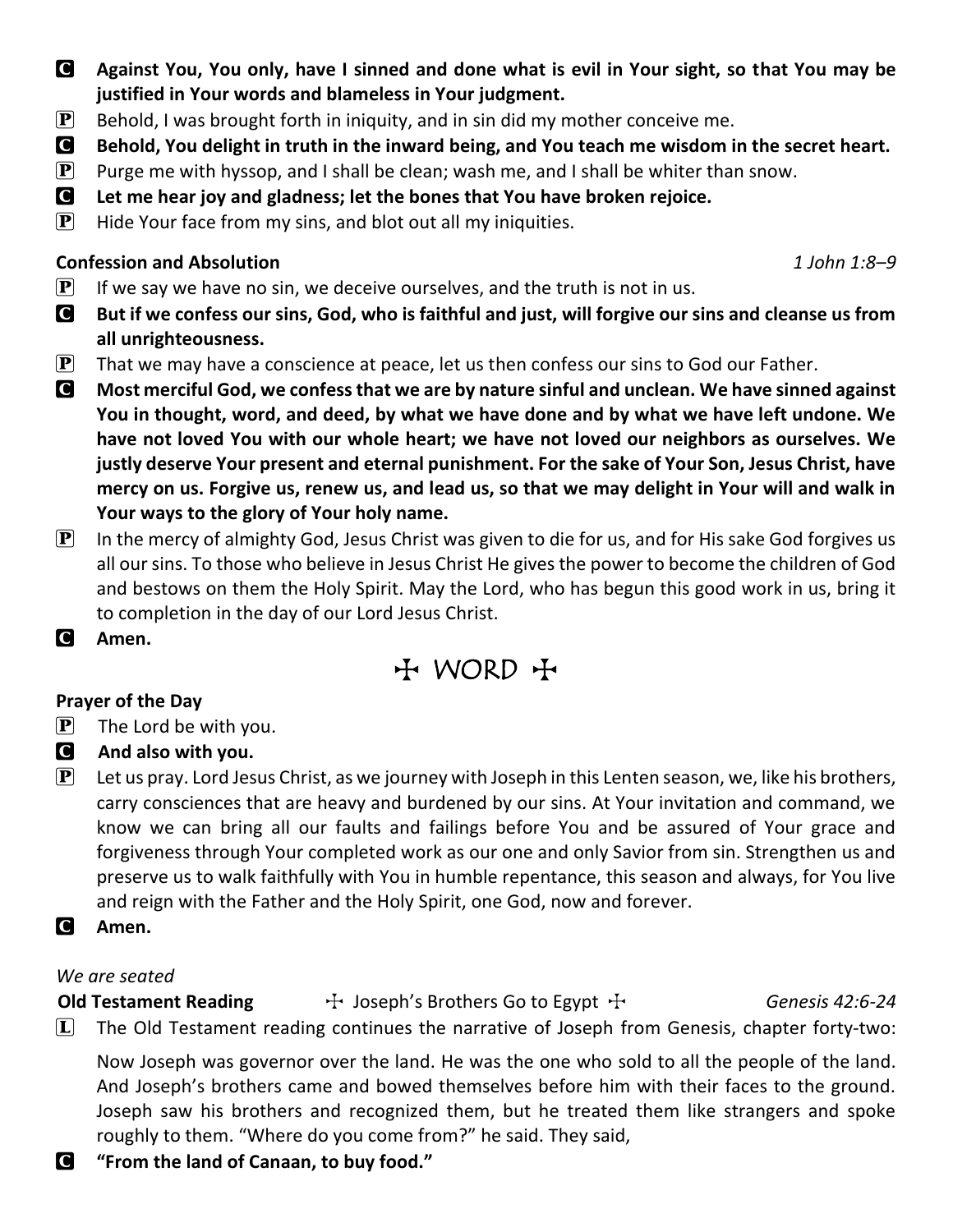- $\Box$  And Joseph recognized his brothers, but they did not recognize him. And Joseph remembered the dreams that he had dreamed of them. And he said to them, "You are spies; you have come to see the nakedness of the land." They said to him,
- C **"No, my lord, your servants have come to buy food. We are all sons of one man. We are honest men. Your servants have never been spies."**
- $[L]$  He said to them, "No, it is the nakedness of the land that you have come to see." And they said,
- C **"We, your servants, are twelve brothers, the sons of one man in the land of Canaan, and behold, the youngest is this day with our father, and one is no more."**
- $\Box$  But Joseph said to them, "It is as I said to you. You are spies. By this you shall be tested: by the life of Pharaoh, you shall not go from this place unless your youngest brother comes here. Send one of you, and let him bring your brother, while you remain confined, that your words may be tested, whether there is truth in you. Or else, by the life of Pharaoh, surely you are spies." And he put them all together in custody for three days. On the third day Joseph said to them, "Do this and you will live, for I fear God: if you are honest men, let one of your brothers remain confined where you are in custody, and let the rest go and carry grain for the famine of your households, and bring your youngest brother to me. So your words will be verified, and you shall not die." And they did so. Then they said to one another,
- C **"In truth we are guilty concerning our brother, in that we saw the distress of his soul, when he begged us and we did not listen. That is why this distress has come upon us."**
- $\Box$  And Reuben answered them, "Did I not tell you not to sin against the boy? But you did not listen. So now there comes a reckoning for his blood." They did not know that Joseph understood them, for there was an interpreter between them. Then he turned away from them and wept. And he returned to them and spoke to them. And he took Simeon from them and bound him before their eyes.
- $\boxed{\mathbf{L}}$  This is the Word of the Lord.
- C **Thanks be to God.**

#### *Stand*

Holy Gospel: **The Act as Example 31:25** Filate  $\frac{1}{2}$  Luke 23:1-25

 $\mathbf{P}$  The Holy Gospel according to St. Luke, the twenty-third chapter.

### **G** Glory to You, O Lord.

<sup>1</sup>Then the whole company of them arose and brought Jesus before Pilate. <sup>2</sup>And they began to accuse him, saying, "We found this man misleading our nation and forbidding us to give tribute to Caesar, and saying that he himself is Christ, a king." <sup>3</sup>And Pilate asked him, "Are you the King of the Jews?" And he answered him, "You have said so." <sup>4</sup>Then Pilate said to the chief priests and the crowds, "I find no guilt in this man." <sup>5</sup>But they were urgent, saying, "He stirs up the people, teaching throughout all Judea, from Galilee even to this place." <sup>6</sup>When Pilate heard this, he asked whether the man was a Galilean. <sup>7</sup>And when he learned that he belonged to Herod's jurisdiction, he sent him over to Herod, who was himself in Jerusalem at that time. <sup>8</sup>When Herod saw Jesus, he was very glad, for he had long desired to see him, because he had heard about him, and he was hoping to see some sign done by him. <sup>9</sup>So he questioned him at some length, but he made no answer. <sup>10</sup>The chief priests and the scribes stood by, vehemently accusing him. <sup>11</sup>And Herod with his soldiers treated him with contempt and mocked him. Then, arraying him in splendid clothing, he sent him back to Pilate. <sup>12</sup>And Herod and Pilate became friends with each other that very day, for before this they had been at enmity with each other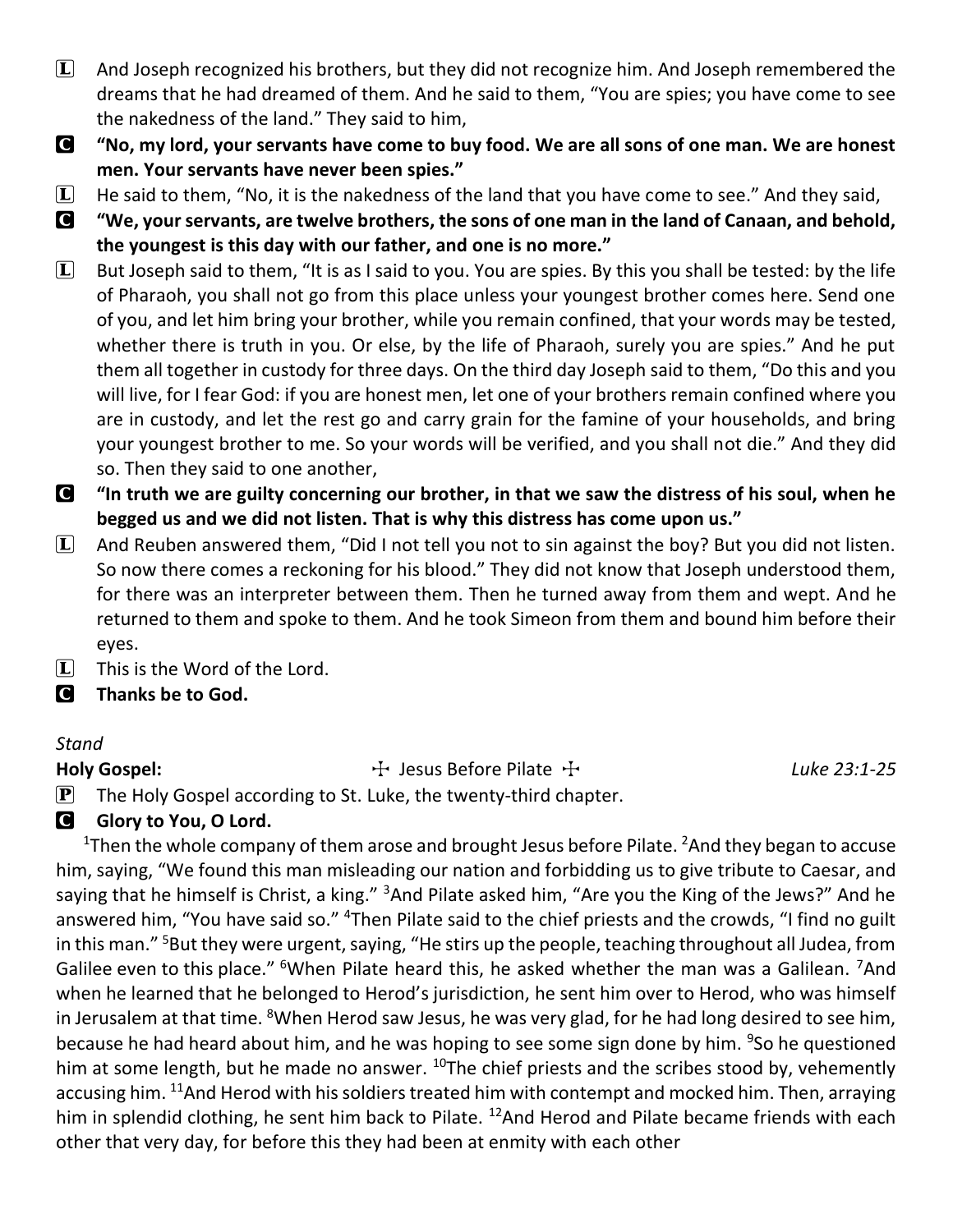<sup>13</sup>Pilate then called together the chief priests and the rulers and the people, <sup>14</sup>and said to them, "You brought me this man as one who was misleading the people. And after examining him before you, behold, I did not find this man guilty of any of your charges against him. <sup>15</sup>Neither did Herod, for he sent him back to us. Look, nothing deserving death has been done by him. <sup>16</sup>I will therefore punish and release him." <sup>18</sup>But they all cried out together, "Away with this man, and release to us Barabbas" — <sup>19</sup>a man who had been thrown into prison for an insurrection started in the city and for murder. <sup>20</sup>Pilate addressed them once more, desiring to release Jesus,  $^{21}$ but they kept shouting, "Crucify, crucify him!" <sup>22</sup>A third time he said to them, "Why, what evil has he done? I have found in him no guilt deserving death. I will therefore punish and release him." <sup>23</sup>But they were urgent, demanding with loud cries that he should be crucified. And their voices prevailed. <sup>24</sup>So Pilate decided that their demand should be granted. <sup>25</sup>He released the man who had been thrown into prison for insurrection and murder, for whom they asked, but he delivered Jesus over to their will.

- $\mathbf{P}$  This is the Gospel of the Lord.
- C **Praise to You, O Christ.**

- $\mathbf{P}$  We pray in the fifth petition of the Lord's Prayer:
- C **And forgive us our trespasses as we forgive those who trespass against us.**
- $\left| \mathbf{P} \right|$  What does this mean?
- C **We pray in this petition that our Father in heaven would not look at our sins, or deny our prayer because of them. We are neither worthy of the things for which we pray, nor have we deserved them, but we ask that He would give them all to us by grace, for we daily sin much and surely deserve nothing but punishment. So we too will sincerely forgive and gladly do good to those who sin against us.**
- $\mathbf{P}$  We now join together with this and all petitions in the prayer our Lord has taught us:

#### **Lord's Prayer**

C **Our Father who art in heaven,**

#### *We are seated*

| <b>Sermon Hymn</b> |                                                                                                                  | "My Song Is Love Unknown"                                    | #430 sts. 1, 3, 5 & 7                                                                                              |  |
|--------------------|------------------------------------------------------------------------------------------------------------------|--------------------------------------------------------------|--------------------------------------------------------------------------------------------------------------------|--|
| 1                  | My song is love unknown,<br>My Savior's love to me,<br>Love to the loveless shown                                | Then "Crucify!"<br>Is all their breath,<br>And for His death |                                                                                                                    |  |
|                    | That they might lovely be.<br>Oh, who am I                                                                       | They thirst and cry.                                         |                                                                                                                    |  |
|                    | That for my sake<br>My Lord should take<br>Frail flesh and die?                                                  | 5                                                            | They rise and needs will have<br>My dear Lord made away;<br>A murderer they save,<br>The Prince of Life they slay. |  |
| 3                  | Sometimes they strew His way<br>And His sweet praises sing;<br>Resounding all the day<br>Hosannas to their King. | Yet cheerful He<br>To suff'ring goes<br>That He His foes     | From thence might free.                                                                                            |  |

**Catechism** *The Fifth Petition*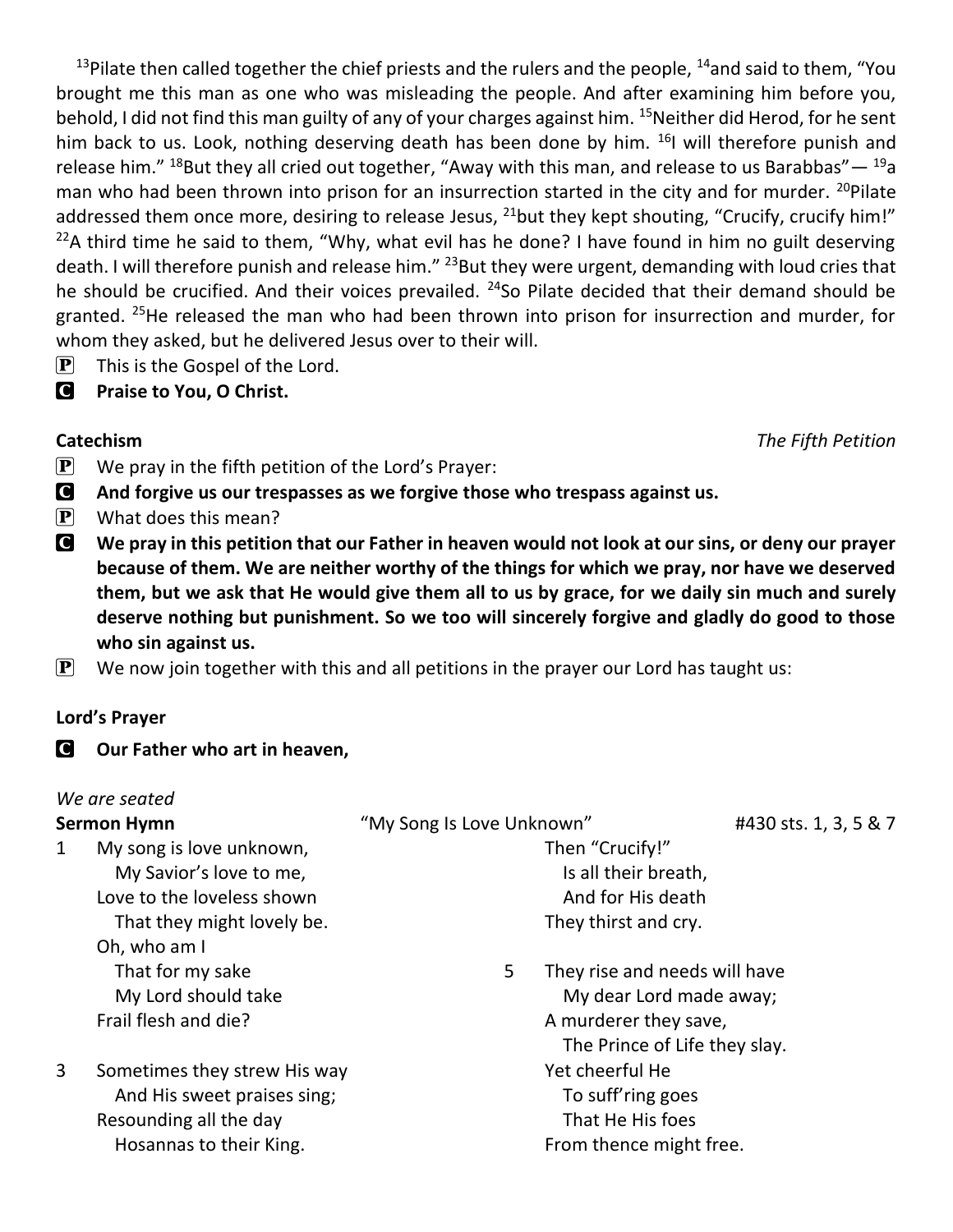This is my friend, In whose sweet praise I all my days Could gladly spend! *Text: Samuel Crossman, c. 1624–1683 Text: Public domain*

**Sermon**

#### **Prayer of the Church**

**Offerings***—may be left in the offering plates near the doors as you leave. Those worshipping at home may continue to mail or drop off offerings at the church office, and on-line giving always available on our website for everyone. For those worshipping with us at home, we continue to pray God's blessing and look forward to us all being together again here in God's house.*

#### **Closing Prayer** *Luther's Evening Prayer*

- $\mathbf{P}$  We pray together Luther's Evening Prayer,
- C **I thank You, my heavenly Father, through Jesus Christ, Your dear Son, that You have graciously kept me this day; and I pray that You would forgive me all my sins where I have done wrong, and graciously keep me this night. For into Your hands I commend myself, my body and soul, and all things. Let Your holy angel be with me, that the evil foe may have no power over me. Amen.**

### **Closing Sentences** *1 John 1:8–9*

- $\mathbf{P}$  In this Lenten season, we continue our journey with Joseph
- C **and come to the cross of Christ on Calvary.**
- $\left[ \mathbf{P} \right]$  If we say we have no sin, we deceive ourselves, and the truth is not in us.
- C **But if we confess our sins, God, who is faithful and just, will forgive our sins and cleanse us from all unrighteousness.**

#### **Benediction**

- $\left| \mathbf{P} \right|$  The Lord bless you and keep you. The Lord make His face shine on you and be gracious to you. The Lord look upon you with favor and  $\pm$  give you peace.
- C **Amen.**

### *We are seated*

**Closing Hymn** "God, Who Made the Earth and Heaven" **1877** 1 God, who made the earth and heaven, Darkness and light: You the day for work have given, For rest the night. May Your angel guards defend us, Slumber sweet Your mercy send us, Holy dreams and hopes attend us All through the night.

7 Here might I stay and sing, No story so divine! Never was love, dear King, Never was grief like Thine.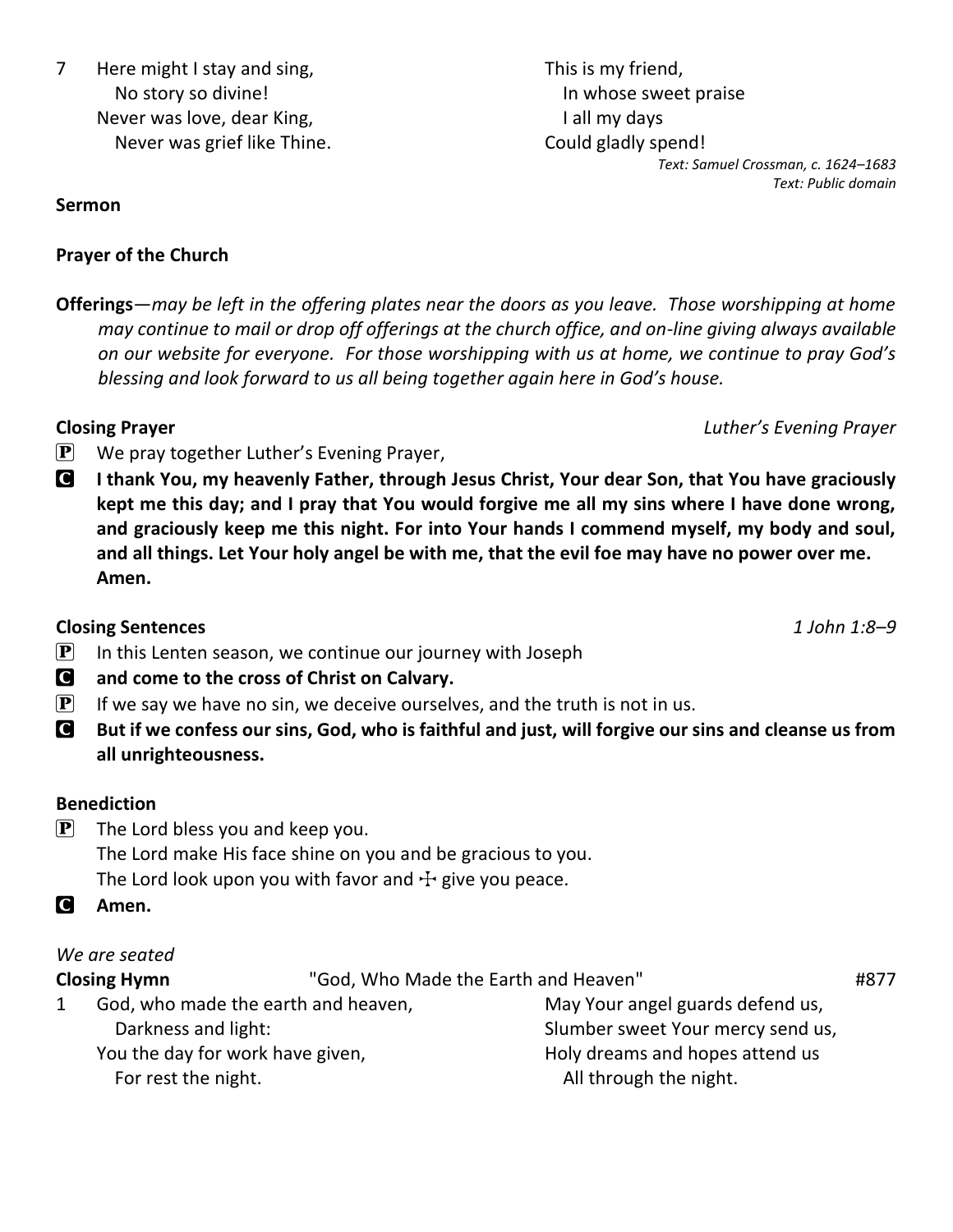- 2 And when morn again shall call us To run life's way, May we still, whate'er befall us, Your will obey. From the pow'r of evil hide us, In the narrow pathway guide us, Never be Your smile denied us All through the day.
- 3 Guard us waking, guard us sleeping, And when we die, May we in Your mighty keeping All peaceful lie. When the last dread call shall wake us, Then, O Lord, do not forsake us,

But to reign in glory take us With You on high.

 $\triangle$  4 Holy Father, throned in heaven, All-holy Son, Holy Spirit, freely given, Blest Three in One: Grant us grace, we now implore You, Till we lay our crowns before You And in worthier strains adore You While ages run.

> *Text (st. 1): Reginald Heber, 1783–1826, alt.; (sts. 2, 4): William Mercer, 1811–73, alt.; (st. 3): Richard Whately, 1787–1863, alt. Text: Public domain*

**Postlude** "Variations of "God, Who Made the Earth and Heaven"

#### TTTTTTTTTTTTTTTTTTTTTTTTTTTTTTTTTTTTTTTTTTTTT **ACKNOWLEDGMENTS AND THANKS**

Creative Worship for the Lutheran Parish, Series C, Quarter 2. Copyright © 2021 Concordia Publishing House. All rights reserved. Used by permission.

Unless otherwise indicated, Scripture quotations are from the ESV® Bible (The Holy Bible, English Standard Version®), copyright © 2001 by Crossway, a publishing ministry of Good News Publishers. Used by permission. All rights reserved. Created by Lutheran Service Builder © 2022 Concordia Publishing House.

TTTTTTTTTTTTTTTTTTTTTTTTTTTTTTTTTTTTTTTTTTTTT

If you would like to help with the situation in Ukraine, one excellent resource for information and assistance with the direction of your gifts is our Lutheran church – Missouri Synod.

Visit their website at LCMS.ORG.